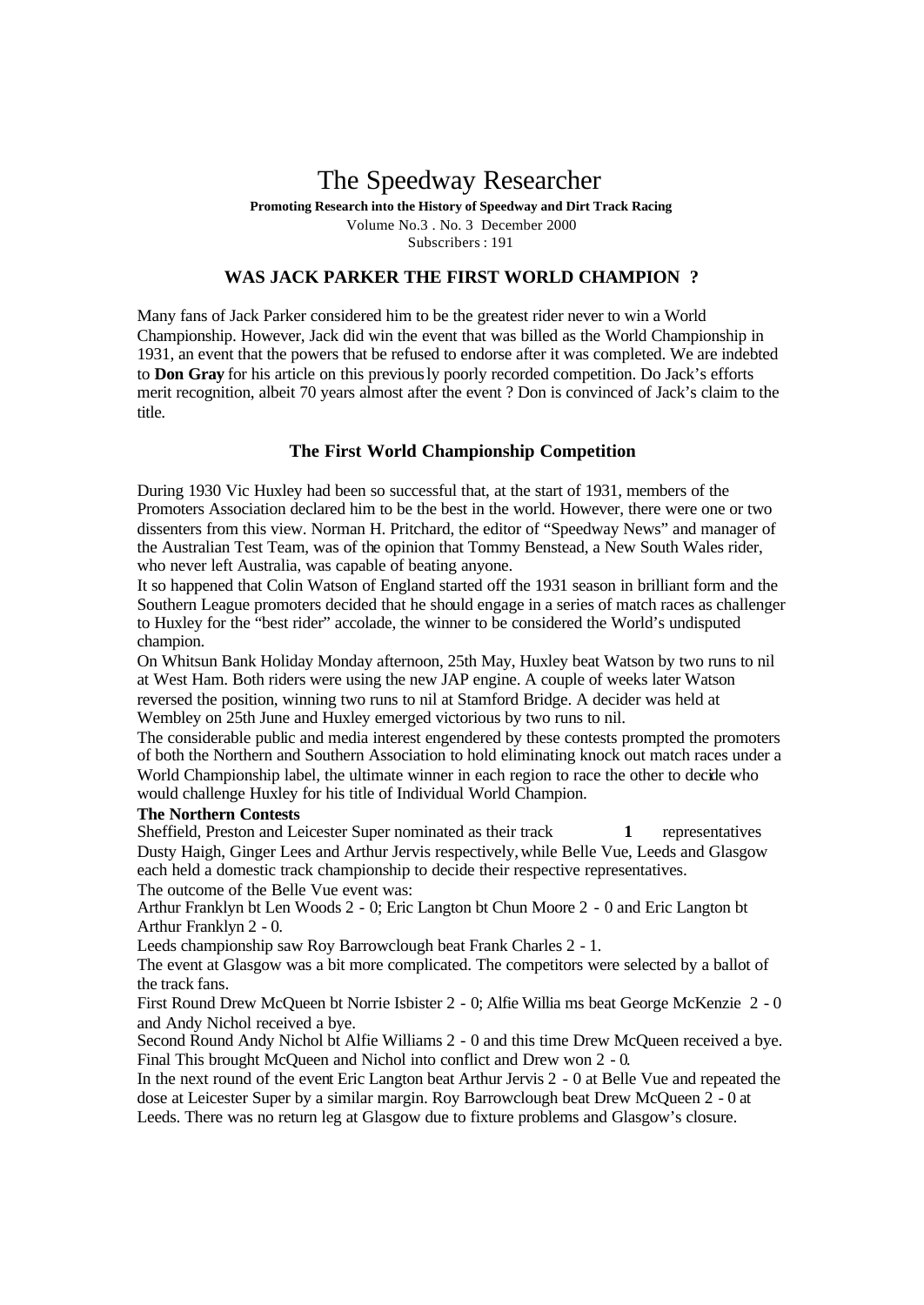Lees and Haigh appear to have been given a bye each in to the next round.

Eric Langton disposed of Dusty Haigh winning 3 - 0 at Belle Vue and by an unknown score at Sheffield. Ginger Lees defeated Roy Barrowclough in events at Preston and Leeds (Any details welcome).

The Final between Eric Langton and Ginger Lees resulted in a 3 - 0 nil win for Langton at Belle Vue and a 1 all draw at Preston. Langton's fourth win was enough to give him the best of 6.

### **The Southern Contests**

In the South five riders were chosen by the Southern Association to compete as challengers. The match results were as follows : -

Round 1 :- Tommy Croombs vs "Squib" Burton. Croombs received a walk over as Burton was seriously injured before the match could be held.

Jack Parker vs Dicky Case. Parker received a walk over as Dick Case was also seriously injured before the match could be held. Frank Arthur received a bye.

Round 2 :- Frank Arthur bt Jack Parker 2 - 0 at Stamford Bridge and Parker bt Arthur 2 - 0 at Southampton. As a result of the tie the event was restaged and this time Parker beat Arthur 2 - 0 at both venues. Tommy Croombs received a bye.

Final :- Jack Parker bt Tommy Croombs 2 - 0 at Southampton and 2 - 1 at West Ham. **North - South Eliminator**

Jack Parker bt Eric Langton 2 - 0 at Southampton and 2 - 0 at Belle Vue to win the right to challenge Vic Huxley for the championship.

# **The World Championship Match Race Contest 2**

Jack Parker and Vic Huxley drew one and a half races each at Wimbledon

Jack Parker beat Vic Huxley 2 - 0 at Southampton

Jack Parker beat Vic Huxley 2 - 1 at Wimbledon.

Jack Parker was declared the Individual World Champion but on October 31st the ACU refused to sanction any official title on the grounds that Huxley did not hold any official championship title in the first place. It is not recorded why the ACU did not make their views known when the whole series was first mooted.

In my mind Jack Parker was the first man to win a creditable World Championship competition five years before Lionel Van Praag was crowned champion in 1936.

**Don Gray**

#### **SOUTHAMPTON 1928 - 1929**

**Vic Butcher** has sent us the following brief article.

The Stadium at Southampton was built in 1928 and greyhound racing commence in August that year. Shortly thereafter plans were made to incorporate the new sport of Dirt Track racing. A track was laid with a view to opening in October.

An advert for potential new riders appeared in the local press asking them to contact Alec Bennett, a local motor cycle dealer and a road race competitor. Bennett himself was reported to have had a trial spin but I have no record of him riding in an actual meeting. Another well known motorcyclist Eric Fernihough did ride, but with little success.

The first meeting was held on the afternoon of 6th October 1928 and despite the season, thirteen meetings were held with two meetings a week on Wednesdays and Saturdays. The press report of the first meeting appears in the Sports Echo of 6th October. (Can be viewed in Echo Office in Southampton.) Unlike many reports of this era it concentrates on the background but gives little information about the actual racing. I have not had the good fortune to come across a copy of the first meeting programme but, if the format of subsequent meetings was followed, the first event was the opening heat of the handicap and the honour of the first win fell to Ivor Creek. The Handicap Final went to Les Dallimore and the Golden Gauntlet went to Sprouts Elder who also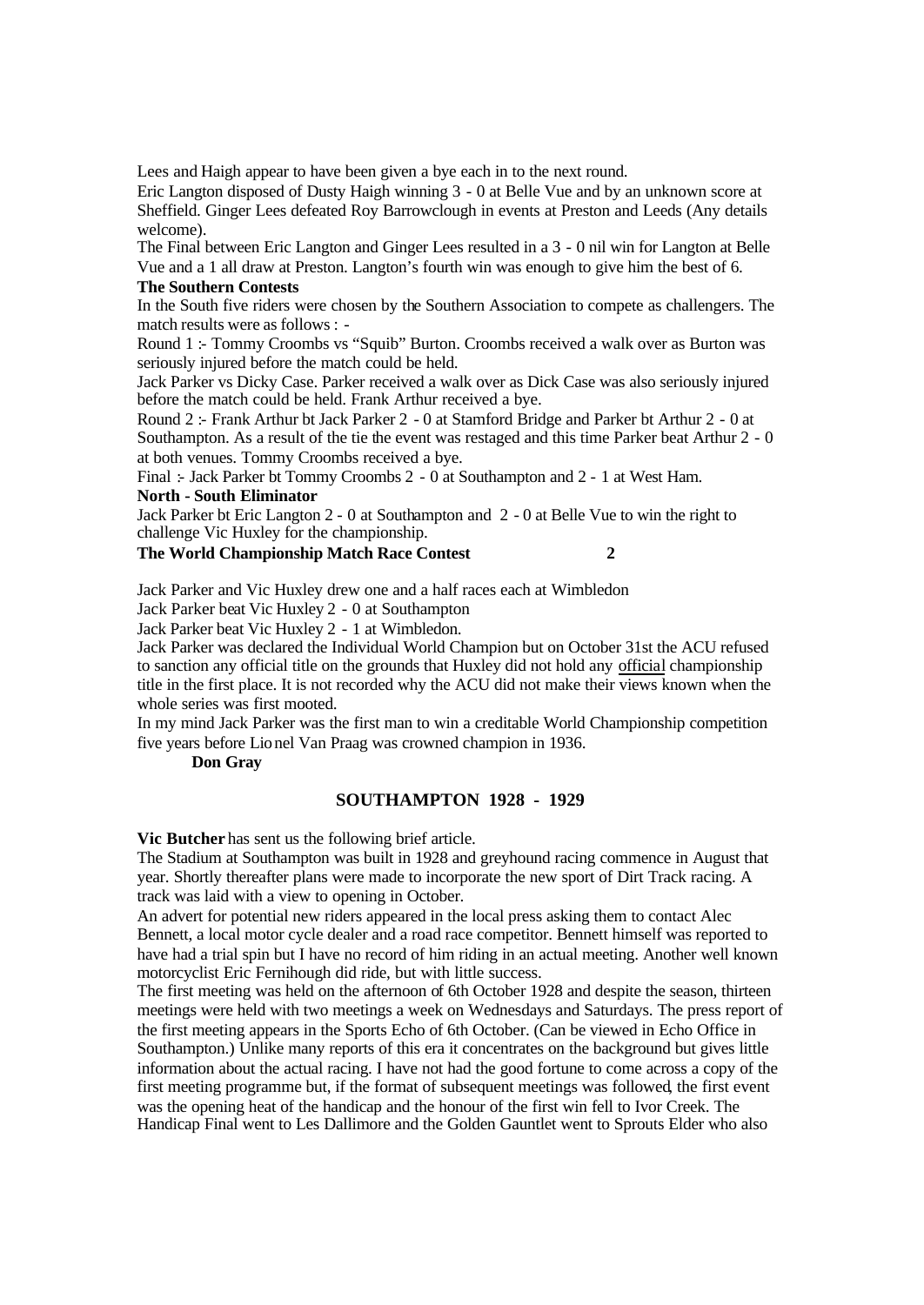beat Creek 2 - 0 in the Match Race. The following meetings followed a similar format and crowds of 17,000 were not unusual.

It is, however, interesting to note that even at this early stage, the idea of team racing was being tried out. On 3rd November a four man London team beat a four man Southampton 15 - 12. Each team had a reserve rider. The matches were raced over 9 heats with the race winner scoring 2 points and second placed man scoring 1 point.

Buster Frogley top scored for Southampton with 5 while the best visitors **3** were Buzz Hibberd, Roger May and Nick Nicols each scoring four. A match between teams representing the Stands and the Terraces was held the following week.

The final meeting of 1928 was held on 17th November and it was a between England and Australia. (Was this the first unofficial Test Match ??) England won 19 - 8 and the scorers were as follows :

England : Eric Spencer 6, Les Dallimore 5, Roger May 5, Bill Bragg 2, Sonny Wilson 1, Colin Watson 1.

Australia : Buzz Hibberd 4, Noel Johnson 4, Hilary Buchanan 0, Boyd Pratt 0, Harry Stephens 0, Bert Spencer 0.

Having been one of the last tracks to close in 1928, it was one of the first to open in 1929 (if you discount New Years Day events.) The first meeting was held on 29th March and another 63 were staged at the rate of two per week until 26th October. This was, of course, the first season of league racing and Southampton were to finish runners up to Stamford Bridge.

The Southampton team remained unbeaten at home in the league and the only home defeat was 9 - 11 to Exeter in a three heat match.

The riders who represented Southampton included Jimmy Hayes, Ernie Rickman, Clarrie Eldridge, Tommy Cullis, Don Durant, Reg and Cecil Bounds, Eric Lister, Vic Collins, Col (Colin) Stewart, Albert Wakerley, C.S. Barrow, and Frank Bond.

A few interesting snippets from 1929 are:-

The pre-league trial match was held on 27th April in which Southampton beat West Ham 41 - 22. The home side included R. Seward and Sonny Wilson, neither of whom subsequently rode for the league team.

In the League match against Stamford Bridge on 12th July Southampton nominated TWO reserves, both of whom rode. (Can anyone verify this?)

On 31st July Southampton thrashed Scotland 45 - 18. Tiger Stevenson and Don Durrant were both unbeaten on 12 and Ivor Creek scored 10. Drew McQueen was best for a depleted visiting side on 6.

The researcher's worst nightmare took place on 5th October in an event called The Mystery 16. This took place over 4 heats, 2 semi finals and a final. The problem is that no names were printed in the programme. The spectators were asked to identify the riders and estimate the speed with a pen to the best entry. The competition winner is mentioned in the press but the details of the riders who took part in the event appear to be unavailable. (Can anyone help?)

On 19th October in an amateur Ladies race Miss Carol Williams beat Hortense Williams in 63.8 seconds (2 laps). The best time in the meeting was 78.6 seconds set by Tiger Stevenson. **Vic** would be glad to hear from anyone who has press reports or programmes relating to Southampton home or away for any pre - war matches. 7 Derwent Close, Tangmere, PO20 6FQ. Phone 01243 532819. **4**

# **NEWSPAPER INFORMATION**

**Swindon** : Tracks : **Gorse Hill** and **Abbey Stadium, Blunsdon**. Gorse Hill is an early pioneer venue while Abbey Stadium opened in 1949 and is still going strong.There was also a training track in the Swindon area.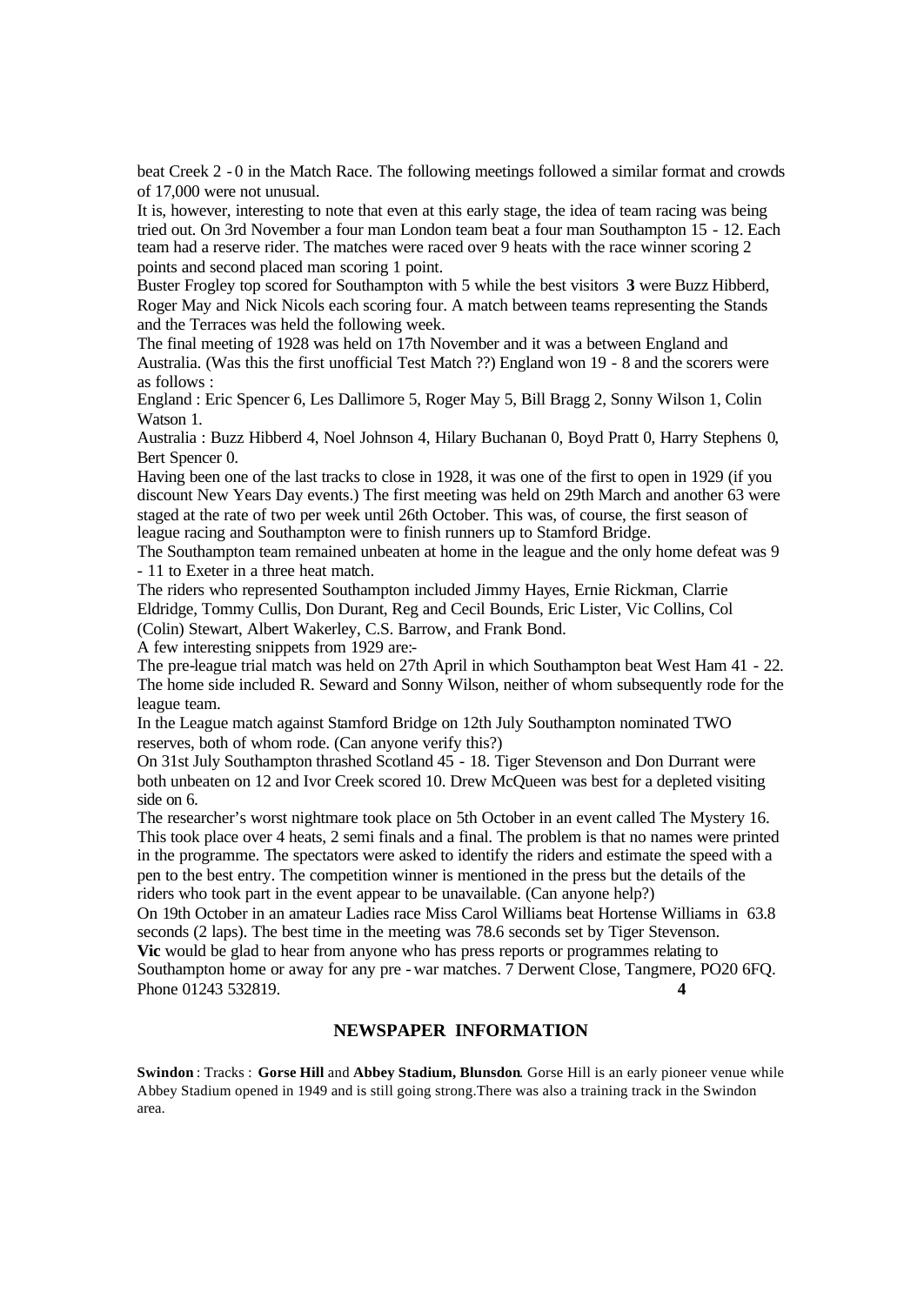Newspapers : (422) Evening Advertiser and Evening North Wilts Herald 1928 - date; (423) Evening Swindon Advertiser Football Pink 1928 - Sept 1939 & 1956 - date; (424) North Wilts Herald 1928 - Dec 1941; (425) Swindon Advertiser, Wiltshire, Berkshire and Gloucester Chronicle 1949 - April 1950; (426) Wiltshire Herald and Advertiser April 1950 - Sept 1956; (427) Swindon Echo July 1962 - Nov 1966; (428) Wiltshire Gazette and Herald Oct 1956 - date.

**Tamworth** : Tracks : Pre war **Tamworth Speedway** and **Mile Oak**, Post war **Fazeley**. Tamworth has a much more extensive history than previously imagined as we have covered in previous editions. Newspapers : (429) The Tamworth Herald and General Advertiser 1928 - date; (430) The Tamworth Mercury 1928 -May 1957.

**Tynemouth** : Track : **Whitley Bay**. Short lived venue.

Newspaper : (431) The Shields Daily News 1929. See also Newcastle upon Tyne newspapers which carry match details and some photographs.

**Wallasey** : Track : **New Brighton**. The Tower Grounds.

Newspapers : (432) Wallasey and Wirral Chronicle 1928 - June 1941; (433) The Wallasey News and Wirral General Advertiser 1928 - date.

**Warrington** : Track : **Motordrome Arpley**. Early pre war venture which was the subject of proposals to re open in the late 1940s. Took part in English and Northern Dirt Track Leagues.

Newspapers : (434) The Warrington Examiner 1928 - Sept 1957; (435) The Warrington Guardian 1928 date. See entry for Crewe Newspapers as they carry details of Warrington meetings.

**Weymouth** : Track : **Radipole Lane**. A fair history of of action from 1954 with lots of odd seasons and team names. Stadium site redeveloped for a supermarket.

Newspapers : (436) Dorset Daily Echo and Weymouth Dispatch 1954 - June 1958; (437) Dorset Evening Echo and Weymouth Dispatch July 1958 - July 1960; (438) Dorset Evening Echo July 1960 - date; (439) Southern Journal and Wessex Post May 1957; (440) Southern Times and Weymouth and Portland Times Sept 1957 - Feb 1963.

**Whitley Bay** : Track : **Rockcliffe Park**. First track to open on Tyneside and first to close down. April to June/July 1929.

Newspaper: (441) Whitley Seaside Chronicle and Visitors Gazette 1929.

**Wigan** : Tracks : **Poolstock** and **Woodhouse Lane**. A few odd seasons 1947 - 1960. Hint of possible pre war action not confirmed.

Newspapers: (442)The Wigan Examiner 1928 - June 1961; (443) The Wigan Observer and District Advertiser 1928 - date.

**Wimbourne** : Tracks : May carry **Poole** and **Ringwood** information.

Newspapers : (444) Southern Journal and Wessex Post (for Wimbourne, Ringwood and Blandford) March - Oct 1951; (445) Southern Journal and Essex Post (for Dorset, Hants and Wilts) Oct 1953 - Feb 1963; (446) Wimbourne and District News July **5** 1948 - June 1956.

**Wisbech** : Track : **Wisbech**. An obscure grass speedway or half grass half dirt. Yet another in a long line of tracks needing some digging.

Newspapers: (447) Isle of Ely and Wisbech Advertiser 1928 - 1962; (448) The Wisbech Constitutional Gazette and Isle of Ely Standard 1928 -Jan 1943; (449) The Wisbech Standard 1928 - date.

**Wokingham** : Track : **Longmoor or California in Reading**. Prewar training track and post war Southern Area League venture.

Newspapers : (450) The Wokingham Gazette and Berkshire County Advertiser; (451) Wokingham Times and Weekly News Oct 1930 - Sept 1939; (452) Wokingham, Bracknell and Ascot Times and Weekly News Sept 1939 - Nov 1942 & Dec 1948 - Dec 1949; (453) Wokingham Times and Weekly News Nov 1942 - Jan 1948 & March - Dec 1948; (454) East Berkshire Times and Weekly News Jan - March 1948; (455)

Wokingham and Bracknell Times Jan 1950 - May 1956; (456) Wokingham Times May 1956 - June 1957; (457) Wokingham, Bracknell and Ascot Times June 1957 - July 1959.

**Wolverhampton** : Track : **Monmore Green**. Both sides of the war for this venue.

Newspapers : (458) Wolverhampton Chronicle 1928 - Dec 1930; (459) Wolverhampton Times and South Staffordshire Advertiser July 1930 - July 1931.

Poor local press coverage holdings at Colindale!!!

**Workington** : Track : **Lonsdale Park** on and off pre war and **Derwent Park** on and off since 1970.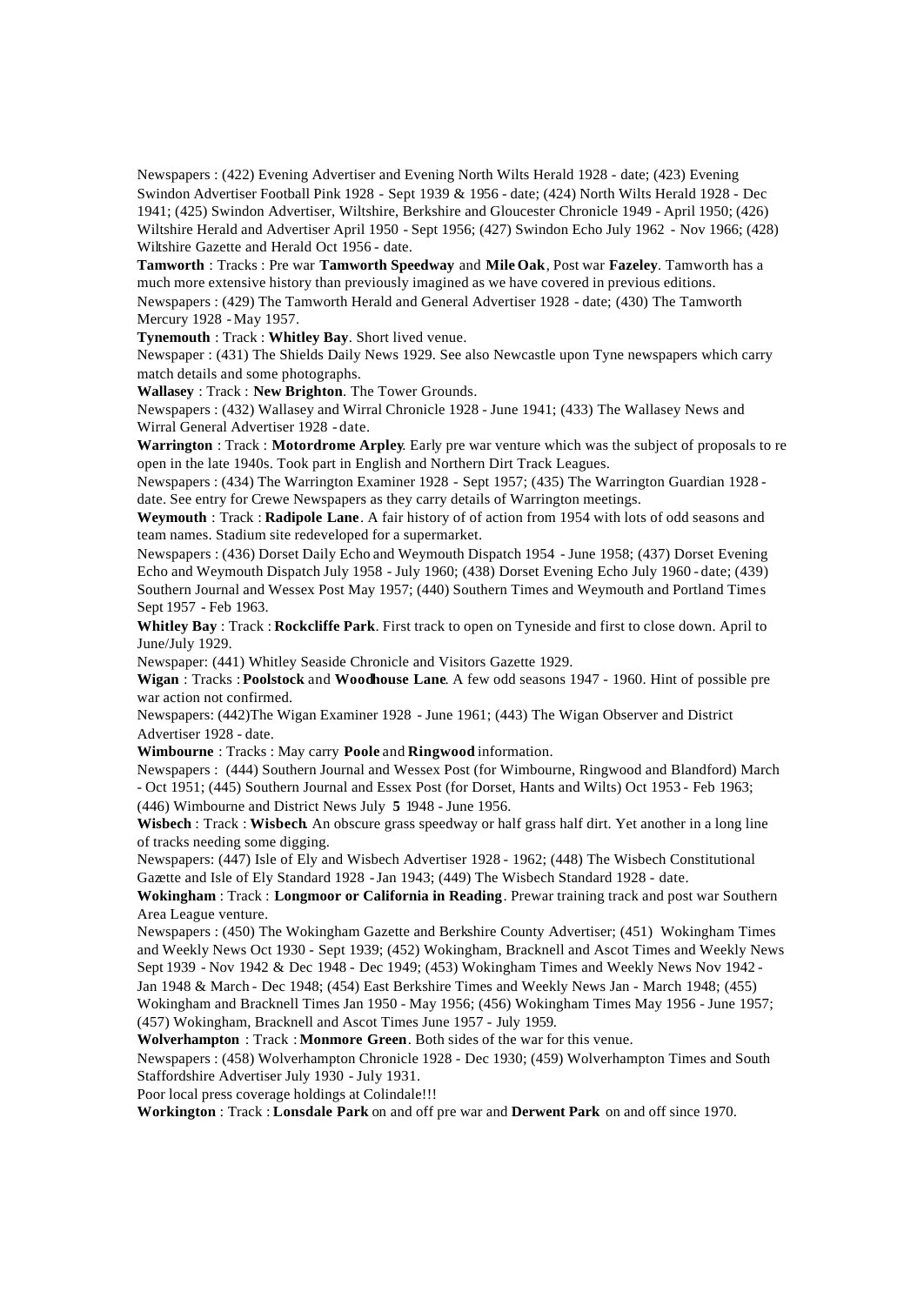Newspapers : (460) Evening Star Feb 1929 - June 1935; (461) Cumberland Evening Star and Mail June 1935 - June 1967; (462) The Workington Star and Harriston Guardian 1928 - Sept 1955. Carlisle based newspapers cover Workington area.

**Yarmouth** : Track : **Caister Road Greyhound Stadium**. Pre war and post war action in this area. Mr Yarmouth Speedway is Keith Farman See Vol 1 No.2.

Newspapers : (463) Yarmouth and Central Norfolk Citizen April 1961 - Jan 1962; (464) Yarmouth Independent 1928 - July 1940; (465) The Yarmouth Mercury, Gorleston Herald and North Norfolk Advertiser 1928 - date.

**York** : Track : **Burnholme**. Completed in time to stage a practice event in 1930. Staged meetings in 1931. Stadium site developed for housing. David Poole of York, featured in an early Vintage Speedway Magazine with a history of York.

Newspapers : (466) Yorkshire Evening Press 1928 - date; (467) The Yorkshire Herald 1928 -June 1954; (468) The York Star 1928 - Nov 1954; (469) Yorkshire Gazette 1928 - June 1954; (470) Yorkshire Gazette and Herald (County Edition) 1958 - date; (471) Gazette and Herald (East Riding Edition) 1965; (472) Yorkshire Gazette and Herald (East Riding Edition) Jan 1966 - date; (473) The Yorkshire News 1928 - Nov 1954 and Jan 1955 - 1957. These could contain quite a lot of Yorkshire wide information - worth a look for lots of tracks.

#### **IRISH NEWSPAPERS**

**Belfast** : Tracks : **Dunroyd, Dunmore, Gibson Park, Windsor Park**. Limited information on the details of activity at these venues.

Newspapers : (474) Belfast Telegraph 1928 -date; (475) Gazette 1928 - Sept 1951; (476) Irish Motoring 1928 - Nov 1964; (477) Irish News 1928 - date.

To be continued.

# **TRACK INFORMATION**

We continue with even more of **John Jarvis'** track information.

HULL : New Craven Park, Preston Road, Hull. Track Length : 375 yards. 1st Meeting : 5th April 1995. Years of Operation : 1995 - 98 - Premier League; 1999 - Elite League; 2000 - Premier League. (N.)

HULL : White City, Anlaby Road, Hull. Track Length : Not Known. 1st Meeting : 3rd May 1930. Years of Operation : As grass track 1928 - 30. 1930 - Open. May have operated 1931 - 33 as open venue.

IPSWICH : Foxhall Heath Stadium, Ipswich. Track Length : 410 yards 1951 - 61 329 yards 1969. 1st Meeting : 25th October 1950. Years of Operation : 1950 -51 - Open; 1952 - 53 -

Southern League; 1954 - 56 - National League Division Two; 1957 - 58 - National League; 1959 - Southern Area League; 1960 - 62 - National League; 1962 - National League - resigned; 1964 - Metropolitan League; 1965 - Open; 1969 - 71 - British league Division Two; 1972 - 74 - British League Division One; 1975 - 88 - British League; 1989 - 90 National League; 1991 - 94 - British League Division One; 1995 - 96 - Premier League; 1997 - Elite League and Conference League 1998 - 2000 - Elite League. (U.) Anglian Angels raced some fixtures here.

IWADE (OLD) : Marsh Bank Farm, Ferry Road, Iwade, Kent. Track Length : 250 yards. Years of Operation : 1970 - Open & Training; 1971 - Training. Not on site of existing track - in adjacent field. (U.)

IWADE (NEW) : Marsh Bank Farm, Ferry Road, Iwade, Kent. Track Length : 315 yards 1975, 295 1988. 1st Meeting : Not Known. Years of Operation : 1971 - Training; 1972 - 93 - Open & Training; 1994 - Open & Training & British League Division Three; 1995 - Amateur League; 1996 - 1997 - Conference League; 1998 - Training; 1999 - 2000 Training (U.)

IWADE - Junior track which is a tiddler in the lands of the Iwade track used in 1990, 1995,1999 and 2000. (N.)

KETTERING : Red House Speedway, Hannington, Nr Kettering. Track Length : Not Known. 1st Meeting : Not Known. Years of Operation : 1928 - 29 - Open. (N.)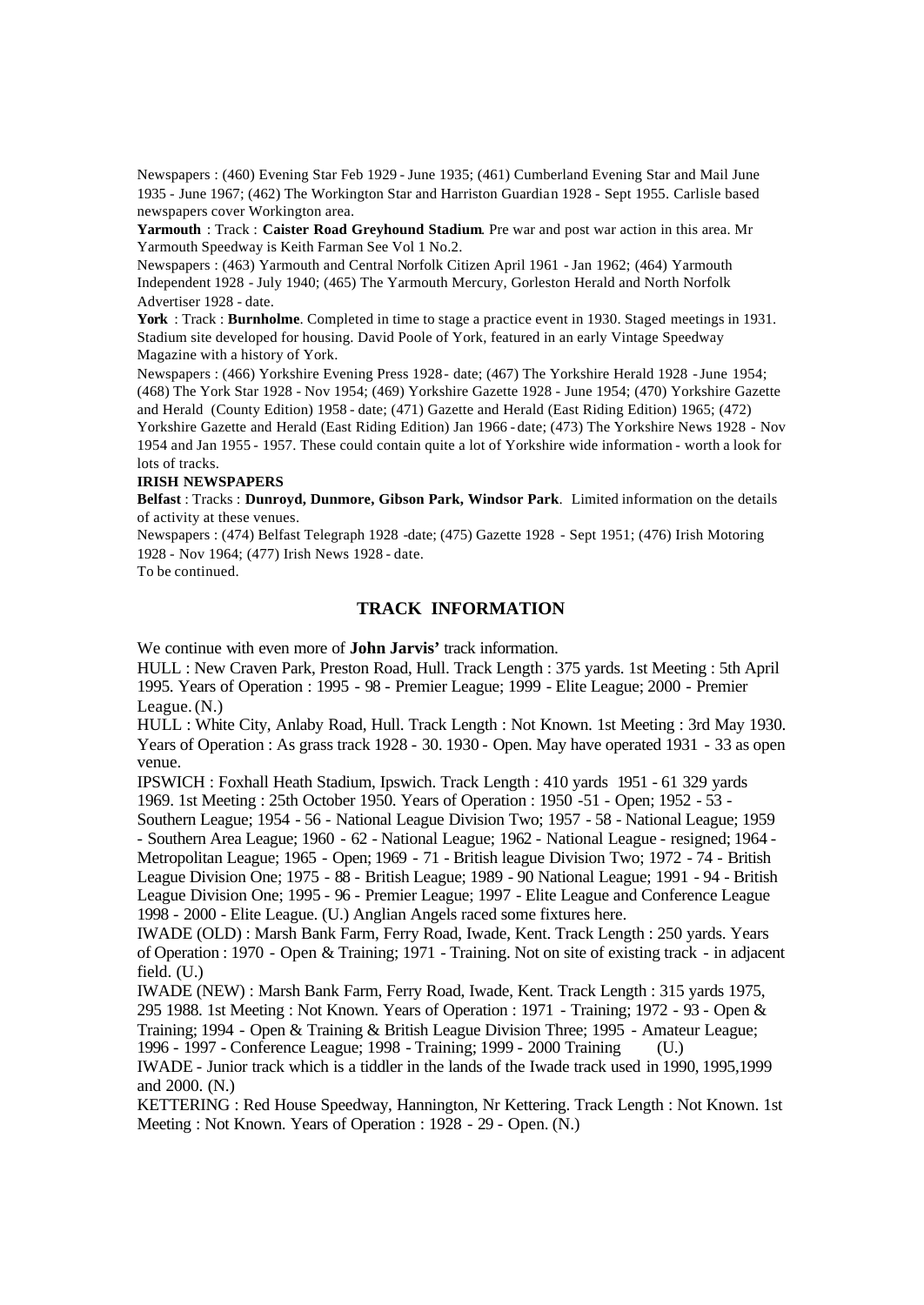KING'S LYNN : Saddlebow Road Stadium, King's Lynn, Norfolk. Track Length : 400 yards 1965 - 74, 375 yards 1975. 1st Meeting : 7th September 1952. Years of Operation : Grass Speedway 1952 - 53. 1965 - Open; 1966 - 67 - British League; 1968 - British League Division One; 1969 - 70 - British League Divisions One and Two; 1971 - 74 - British League Division One; 1975 - 90 - British League; 1991 - 94 - British League Division One; 1995 - Premier League; 1996 - Training; 1997 - 2000 - Elite League and Conference League. Home of Anglian Angels here in 1997. Norfolk Braves ( as Skegness) - here 1998 - 99. A Boston team **7** raced here 2000. (U.)

KING'S LYNN : Training track 170 yards long constructed inside stadium centre green. Used 1991. (N.)

LEA BRIDGE : Lea Bridge Stadium, Lea Bridge Road, Leyton, London. Track Length : 446 yards 1928, 440 yards 1930 & 38. 1st Meeting : 14th July 1928. Yeats of Operation : 1928 - Open; 1929 - 31 Southern League; 1932 - 33 - National League; 1934 - National League Division One; 1935 - Training; 1936 -37 - Open ?(needs confirmation.); 1938 - National League Division Two; 1939 - Training. The site is now an industrial estate known as Speedway Estate. (U.) LEEDS : Fullerton Park, Elland Road, Leeds, Yorkshire. Track Length : 409 yards 1929, 402 yards 1930, 420 yards 1938. 1st meeting : 13th October 1928. Years of Operation : 1928 - Open; 1929 - English League; 1930 - Open; 1931 - Northern League; 1932 - Open; 1938 - Open the National League Division Two. Site partly training pitches and partly industrial estate. (U.) LEEDS : PUDSEY : Post Hill, Nr Pudsey, Leeds. Track Length : 354 yards. 1st Meeting : 2nd April 1928. Year of Operation : 1928 - Open. 8 meetings, the last few were composite hill climb, speedway and road race events. No records of use after 1928 so some research needed here. (N.) LINLITHGOW : Heathersfield Stadium, Nr Linlithgow. (Also known as LATHALLAN for one season.) Track Length : 175 yards then rebuilt as 208 yards. 1st Meeting : 5th August 1989. Years of Operation : 1989 - Open & Training; 1990 - 93 - Training;.Lengthened track - 1994 - British League Division Three; 1995 - Amateur League; 1996 - 97 - Conference League; 1998 - Open & Training; 1999- Conference League. 2000 - training. Site now cleared and returned to farmer.(N.) LEICESTER STADIUM : Blackbird Road Stadium, Leicester. Track Length : 348 yards 1928, 380 yards 1980, 364 yards. 1st Meeting : ? August 1928.

Years of Operation : 1928 - Open; 1929 - English League; 1930 - 31 - Southern League; 1932 - Open; 1937 - Provincial League Second Division - resigned; 1949 - 50 - National League Division Three; 1951 - 56 - National League Division Two; 1957 - 61 - National League; 1962 - Provincial League; 1963 - Open; 1968 - 74 - British League Division One; 1975 - 83 - British League. Stadium was demolished and redeveloped for housing. A sad loss to British Speedway a real racers circuit. Alan Jones working on the history of this track. (U.)

LEICESTER SUPER : Melton Road, Leicester. Track Length : 586 yards. 1st Meeting : 18th May 1929. Years of Operation : 1929 - Open; 1930 - Northern League; 1931 - Northern League closed; 1932 - Open; 1936 - Open. High speed Australian type circuit. Races staged over three laps.

LEICESTER : Syston, Nr Leicester. Track Length : Not Known. Training venture of 1952 - no further details known. (N.) **8**

LISBURN : Lambeg Stadium, Lisburn, County Antrim. Track Length : Not Known. 1st Meeting : Not Known. Year of Operation : 1971 - Open Pirate Events. Trotting track which staged team events. Nickname : Border Lions. A candidate for some research !!! (N.)

LITTLE WALTHAM : Montpelier Farm, Little Waltham, Nr Chelmsford. A training track built by Johnny Guilfoyle and used in 1969 and 1970.(N.)

LIVERPOOL : Seaforth Greyhound Stadium, Crosby Road, Seaforth, Liverpool. Track Length : 330 yards. 1st meeting : Not Known. Years of Operation : 1934 - 35 - Open. A venue in need of some research. (U.)

LIVERPOOL : Stanley Stadium, Prescot Road, Liverpool. Track Length : 432 yards 1929, 433 yards 1949, 446 yards. 1st Meeting : 25th August 1928. Years of Operation : 1928 - Open; 1929 -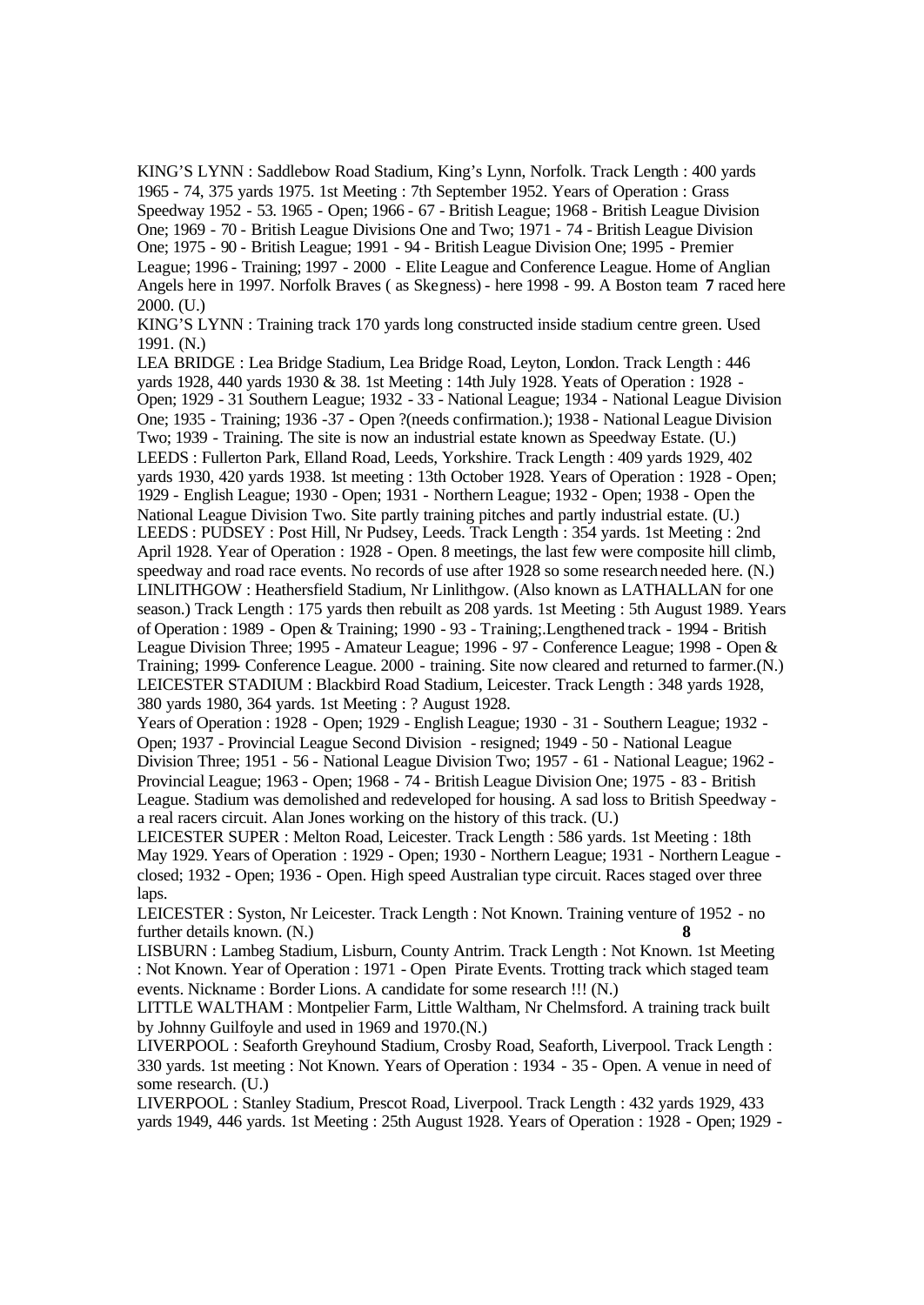English League; 1930 - Northern League; 1936 - Provincial League; 1937 - Provincial League transferred to Belle Vue in July; 1949 - 50 - National League Division Three; 1951 - 52 - National League Division Two; 1953 - National League Division Three - closed August; 1957 - Open; 1959 - Open; 1960 - Provincial League. Practice track on car park 1949 - 50. Demolished and is now site of a fruit market.

LONDON : White City Stadium, Wood Lane, London, W12. Track Length : 383 yards 1928, 418 yards 1976, 378 yards. 1st Meeting : 19th May 1928. Years of Operation : 1928 - Open; 1929 - Southern League; 1930 - 31 - Open ???; 1953 - 1958 Cavalcade of Speed meetings (composite events with lots of different motor sport events including speedway); 1961 Cavalcade of Speed meeting; 1976 - 78 - British League; 1979 - 83 - Open.

Purchased by BBC for extension to Television Centre and demolished. (U.)

LONG EATON : Long Eaton Stadium, Station Road, Long Eaton. Track Length : 367 yards 1929, 370 yards. 1st Meeting : 11th May 1929. Years of Operation : 1929 - Open - English Dirt Track League but did not take part; 1930 - Open; 1950 - Open; 1951 - 52 - National League Division Three; 1953 - Open & Training; 1954 - Open (Pirate events); 1963 - 64 - Provincial League; 1965 - 67 - British League; 1968 - Training; 1969 -74 - British League Division Two; 1975 - Training; 1979 - 80 & 1982 - 90 - National League; 1991 - 94 - British League Division Two; 1995 - 97 Premier League. Haste Ye Back !!!!!(U.)

LUTON : Skimpot Lane, Dunstable Road, Luton. Track Length : 311 yards. 1st Meeting : Not Known. Years of Operation : 1934 - Amateur Open & Training; 1935 - Open; 1936 - Amateur Open & Training. Nickname - Hatters. (U.)

LYDD : Belgar Farm, Romney Road, Lydd, Kent. Track Length : 210 metres. 1st Meeting : Not Known. Years of Operation : 1996 - 2000 - Training & Open. (N.)

MANCHESTER : White City Stadium, Old Trafford, Manchester. Track Length : 440 yards 1928, 446 yards 1930. 1st Meeting : 16th June 1928. **9** 

Years of Operation : 1928 - Open; 1929 - English Dirt Track League - resigned; 1930 - Northern League -resigned. Became a stock car track and was redeveloped to become a retail park. (U.)

# **Wolverhampton - 1930**

The 1930 season at the Midlands venue opened on April Fools Day and drew a big crowd. The track lighting was poor but the crowd were compensated by being able to listen to the gramophone records which were played over the tannoy. Harry Taft won both the Scratch and Handicap events.

A week later John Deeley broke the track record setting a new time of 83.4 seconds. Lew Lancaster was taken to hospital with concussion while Australian Cecil Walker smashed into a lamp standard in what was considered to be the most sensational crash ever seen at the track to date.

Meeting number three saw "Smiling Jim" Kempster take on Les Blakeborough in a match race series and emerge the victor by 2 to 1. Norman Parker cleaned up the big events winning both Scratch and Handicap events. This meeting saw crash victim Reg Hutchins, a local lad, break his toe.

Norman's brother Jack appeared in meeting four staged on 22nd April. Jack contested a match race with Leicester's Syd Jackson and won the contest in a new track record time of 81.8 seconds. George Allbrook won the Monmore Cup event.

The last meeting in April saw the visit of famous Aussie Vic Huxley. He lost in a match race against fellow Aussie Billy Dallison but was made motor for his win. Dallison set yet another track record time, this time it went down to 80.2 seconds.

There are no records to hand of the event for 6th May when Wolverhampton were due to race Hall Green. Was it rained off ?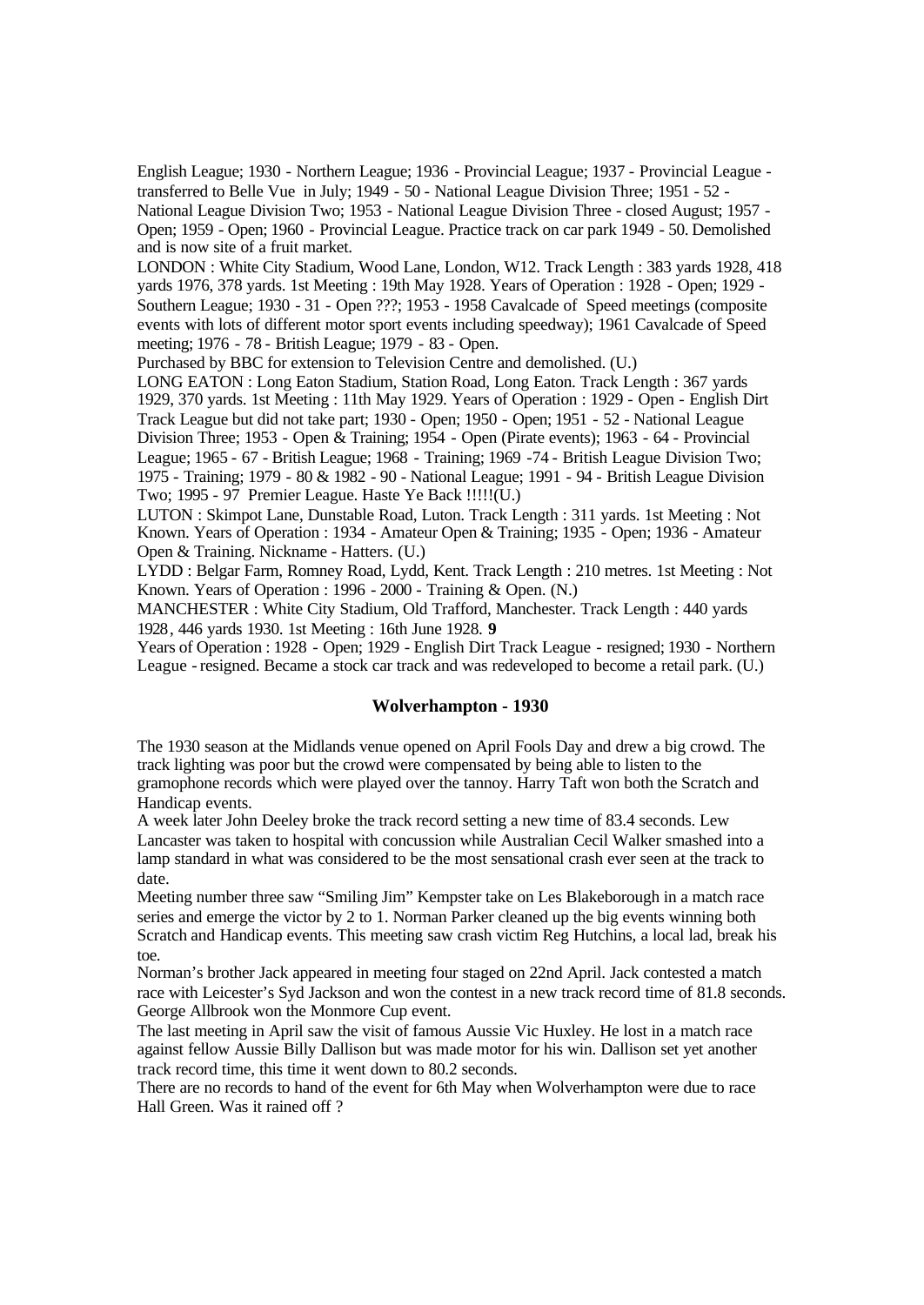Frank Arthur thrilled the crowd on 13th May and he was opposed by English lad Squib Burton. Jack Parker had been due to appear but he had to stay away because of an injury to his hand sustained whilst working on his car.

Burton beat the Aussie in their match race but failed to last the pace in the final of of the handicap event when his front tyre came off.

Norman Parker was back for the meeting of 20th May and he faced Tom Farndon. Farndon won the match race series 2 - 1. Tom came from the back on the last bend of the decider to take the flag. Farndon won the Scratch event but failed to clean up. Irishman Larry Coffey won the Handicap and Hutchins won the Monmore Cup.

Saturday afternoon speedway returned to Monmore Green on 1st June. This showed up local lad, 24 year old Norman Pitts, in a good light. **10**

Norman claimed several notable scalps in winning the Scratch race but he ended his day in hospital after falling and severing an artery.

A week later on June 8th the meeting failed to draw a reasonable crowd an signalled the end of Saturday afternoon events. A novelty event was a donkey race which took all of seven minutes to complete. On board a dirt track bike Jimmy Gent won the Flying Six.

A short break in the season of 16 days and the bikes were back on the evening of Tuesday 24th June. It must have been a dry spell or the track preparation had been neglected as clouds of dust rose during every race. Billy Dallison was back and he cleaned up both Handicap and Scratch events.

This appears to be the last meeting at Monmore Green until 1950 unless anyone has information to the contrary.

If you are seeking any information about Wolverhampton 1928 to 1930 please contact **Mark Sawbridge. Mark** has contributed this interesting insight of the early days of Wolverhampton and similar types of reports about other venues would be welcome. We'd be happy to cover post war venues in a similar fashion a la recent Melton Mowbray article.

# **Keith Cracks It !!**

A big thanks to **Barry Stephenson**in Workington for helping complete **Keith Farman**'s quest for the 1940s - early 1950s Yarmouth information.

Barry was able to send Keith the heat details from the Wombwell meeting after reading the request in the last edition of **The Speedway Researcher**. The Editors are delighted to hear of this co-operation and this is just why we started this wee magazine.

# **Bike Bits (Part 2)**

The history of our speedway machine is very interesting. We conclude **Chris Byles'** thoughts on the topic.

Towards the end of 1930, Stanley Greening and Wal Philips convinced their boss John A. Prestwich to go ahead in the production of a speedway engine, as, up to that point, John had shown little interest in the new sport that was taking the country by storm. The first of the engines was fitted into a Wallis frame in August 1930 and, with Philips aboard, it swept the board at Stamford Bridge setting a new speed record of 46 m.p.h.

The fabulous J.A.P. was born and it would reign supreme for the next thirty years or more. The era of the standardised, specialised speedway machine had begun. Like the Rudge it would oust, the JAP motor fitted well into **11**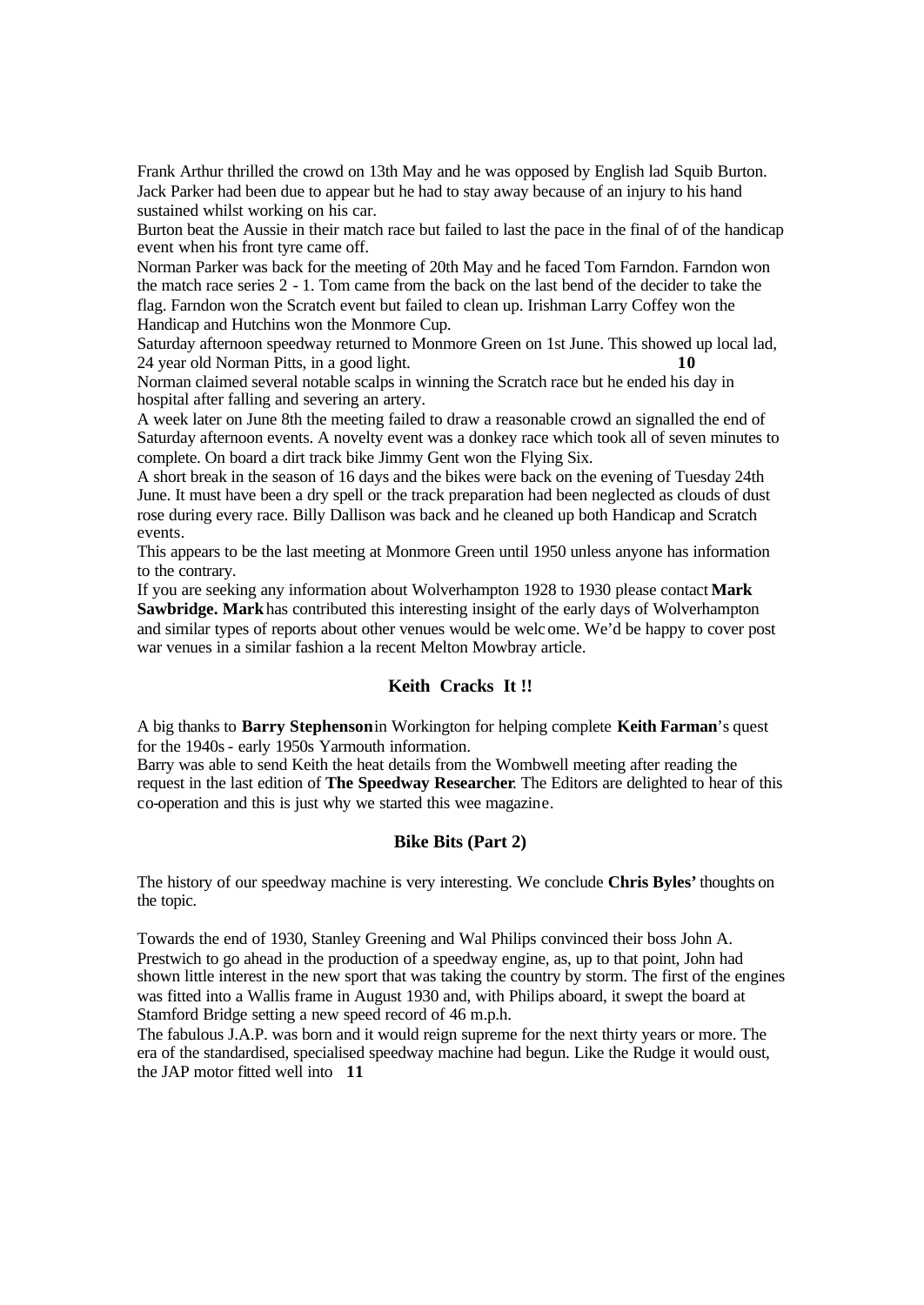he short wheel-based frames and allowed for the tight white line racing we are generally familiar with. That said there were a few lads, notably Billy Galloway, who could hold a Dougie on the line if needs be.

Arguably the change from the long wheel base Douglas lost some of the thrills of the big sprays of cinders, some of the sport's early charm was lost, but it now pitted rider against rider on a bit more equal footing. Ability was more of a telling factor than the difference in ma chine types. Whilst the engine type had become standardised (the actual engine evolved a little over the years for example the exposed rocker springs became enclosed) it wasn't until the late 1930s that the frame types took a similar path. Max Grosskreutz, a former cane cutter from Queensland, helped steer Australia to a 69 - 38 Test win at Wembley on 14th June 1934 on a machine he had built himself from pieces discarded by fellow riders. Topping the Aussie's scoring on fifteen points, this frame was to be the prototype of the famous Grosskreutz frames which were to revolutionise Speedway in future years. It was the first to do away with the old style saddle that sat on springs, opting instead for the seat type as we know today. This early prototype became known as the "Pinto", and when Bluey Wilkinson rode one to win all his heats in the 1936 World Final, interest and demand started to grow. Initially the frames were not available commercially, but by mid 1939, Max turned to the Excelsior Motorcycle Company to start manufacturing his frame types. The first thirty to roll off the line were snapped up by such stars as Oliver Langton, Ray Duggan, Ernie Price, George Saunders and Bert Spencer.

Thereafter, many frame types were built over the years, each with their own characteristics. However, for the most part, these were generally copies of someone else's frame and it takes a keen eye to differentiate one from the other.

Minor modifications were, as mentioned above, made to the JAP over the years but the basic concept changed very little. As late as 1967 the JAP was still winning World Finals when Ove Fundin used one, albeit in a JAWA frame, to clinch his fifth title. Everyone raced a JAP in one frame or another, and whilst several other makes of engine made an attempt to challenge the dominance of the JAP - none succeeded. The challengers included the Vincent - HRD combine which produced engines for the West Ham team about 1947 and at least two are known to exist. However, by the 1960's, the writing was on the wall, and a more serious challenge had emerged for the lightweight British engine from another factory - in another country.

Behind the "Iron Curtain" speedway had steadily been developing and it seemed there was only one way to seriously challenge the JAP with its 14:1 compression ratio, namely to build something very similar. The Polish built the "FIS" machine had some success, its name deriving from the **14** 

initials of the makers - F for Fedski I for Izewski and S for "Stalowcy".

However it was left to the Czechoslovakians, who also like the Poles made copycat JAPs, (I think Huskvarna also did this in Sweden (Jim Henry)) to bring us the engine that was eventually to take the place of the JAP as a dominant factor. There is much confusion as to the real story behind the forerunner of the JAWA engine, namely the ESO, which first made its appearance in Britain in the hands of Ove Fundin in 1961. Many sources will have us believe that Jawa turned out the Eso engine, when in fact it should be noted that Eso were a company in their own right and had previously taken over from the JOLI engine. Josef Linhart made the JOLI between 1947 and 1950, the name being derived from the first two letters of his first name and his surname. It was in fact a replica of the JAP engine of that period. From 1950 Jaroslav Simaldi bought up all the remaining spares of the now defunct JOLI engines and used them to produce his own version the Eso, this later being bought out by the Jawa factory.

What they did was to refine the JAP by making their engine an all alloy unit with the rocker gear and pushrods all enclosed and, more so than the JAP, it thrived on high revs. In the beginning it struggled to compete with the JAP but Ove Fundin observered with it although he did revert to his JAP for all-important events. In 1965 Aussie Rim Malskities was the harbinger of Jawa power in British League speedway and in 1966 the British agency was taken over by Barry Briggs.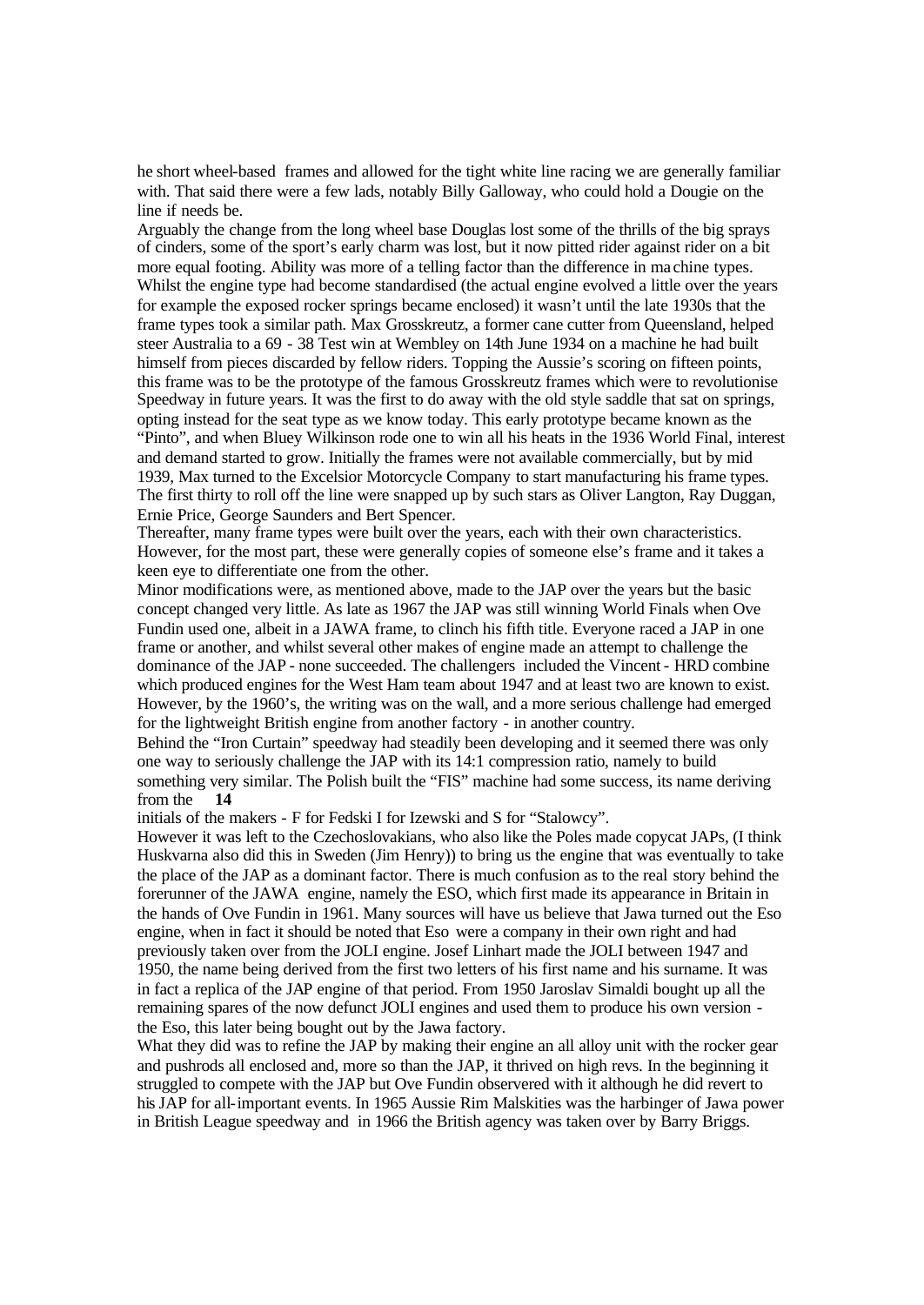After initial teething problems Barry showed what the engine could do by winning the 1966 World Final and the trickle of converts earlier that year became a flood.

1966 saw a brief British revival in the shape of a Matchless motor which was used briefly by Bill Landels at Edinburgh and Nigel Boocock at Coventry. However the speedway engine, born out of moto cross engine by engineer Jack Emmett was not considered to be competitive and ditched. No known examples exist but adverts for the motor and cut away drawings of the engine were featured in the contemporary press.

Jawa ruled the roost until the mid 1970s when another speedway engine revolution was about to burst on the scene. It could be called The Four Valve Revolution.

For Australia, it was the old engineering master Neil Street, who along with Ivan Tighe, produced the TSR4, a 4 valve head conversion to fit on to a standard Jawa engine bottom end. It had chain driven overhead cams (instead of pushrods) with 4 valves (two inlet and two exhaust) and such was its performance that the Street was soon being inundated with orders. The TSR4 was later marketed in England under the name of SR4. Meanwhile in Sweden, the ERM (Endfors Racing Motors) 4 valve conversion was also under production and this set history by becoming the first 4 valver to be used in a World Final when it was used by Sweden's Christer Lofquist in the 1974 Final. **15** 

Meanwhile a small English firm was quick to realise the potential of the four valve revolution and thrust forward its own conversion before eventually making an entire engine on its own, one that would be a serious challenger to the JAWA. That machine was the famous Weslake. It seemed for a time that the dominance of the Jawa was going to go the same way that the JAP had gone before it as more and more riders switched to the British Weslake. Unlike the JAP (which did produce a 4 valve engine also) the Jawa factory bit back and was soon churning out its own 4 valve motor.

Never since those early pioneering days were such a galaxy of new names to appear on the scene as it seemed that everyone was turning out a 4 valve conversion of one kind or another. The American Drake, the Luckhurst, The Briggo, the Ricksson to name but a few. Some such as the JWS from the Netherlands even tried other arrangements such as a 3 valve conversion. (Jawa made at least one 5 valve head).

Two other contenders joined the battle with Jawa, the Italian contender built by Guiseppi Marzotto. (who had raced for Wolverhampton as Charlie Brown) known simply as the GM and the Godden built built by Don Godden in England. The three were much pretty equal but then newer versions of the Jawa and upgrades of the GM pulled away from the Godden.

More recently the engine scene has changed with the introduction of the laydown engines which are more accurately described as angled at about 45 degrees from the vertical. Both GM and Jawa produce these. They have been joined by a new Czech bike ridden by Lee Richardson in early 2000.

Laydown engines are by no means a new idea to capitalise on a lowered centre of gravity. Charlie McEvoy used a horizontal single cylinder machine in 1928 and Wal Phillips experimented with a lay down JAP in 1948.

So the next time you look at machines lining up at the tapes it is worthwhile giving some thought to the past when sponsor's logos were not the only way of recognising a machine.

# **Chris Byles**

# **Can You Help ???**

**Eric Watson's** list of requirements for information on race jackets and names continues. We use the same code for Team Colours (TC), Logo or Design on the race jacket (L) and nickname for the team (N).: High Beech Southern League 1930- 31 TC,L, Foresters (unless you have alternative); Leicester Super Northern League 1929 - 30 TC,L,N; Leicester Stadium Southern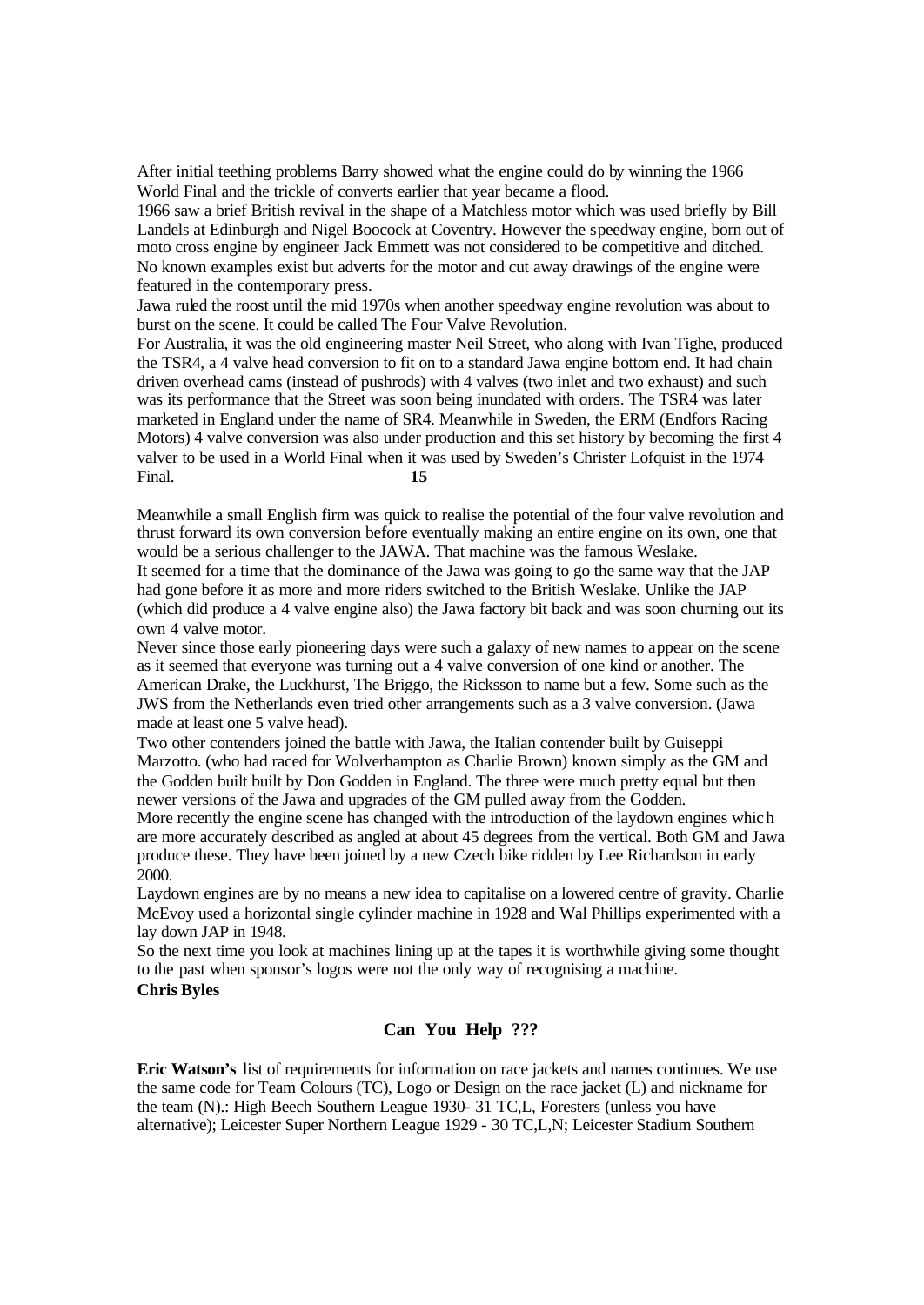League 1930 - 31 Provincial League 1937 TC, L,N; Hackney Wick National League 1935, National League Division One 1936 - 37, National League Division Two 1938 - 39 TC,L,N; Lea Bridge Southern League 1929 - 31; National League Division One 1938 TC,L,N; Leeds Northern League 1929,1931,National League Division Two 1938,TC,L,N; Liverpool Northern League 1929 - 30, Provincial League 1936 - 37 TC,L,N; Middlesbrough Northern League 1929,National League Division Two 1939 TC,L,N; New Cross National League 1934 TC,L,N; Newcastle Brough Park Northern League 1929 National League Division Two 1938 - 39 TC,L,N; Newcastle Gosforth Northern League 1930 TC,L,N.

**Jim Henry** is seeking heat details for Nelson v Glasgow "B" 2.9.1967; Bergen v Coatbridge 26.10.1973 and Sandnes & Jaeren v Coatbridge 2.11.1973.

**Ian Moultray** is seeking Glasgow Ashfield second half heat details for the following 1949 19.4. v Walthamstow; 26.4, v Glasgow Tigers; 3.5. Kangaroos v Rest of Scotland; 10.5 v Southampton; 17.5. v Cradley Heath; 23.5. v Coventry; 24.5 v Sheffield. 1950 30.5 v Cradley Heath, 17.6 v Glasgow Tigers; 8.8. v Sheffield; 19.9. v Fleetwood, 1952 3.6. v Stoke. Heat times for Norwich v Ashfield 9.9.1950 and Walthamstow v Ashfield 2.10.1950. Details of scoring of Ashfield riders in Motherwell Best Pairs Cup 22.9.1950, England v Australia, Shelbourne Park 24.9.1950, World Championship QR Ipswich 29.5.1952 and Fleetwood v All Star Team 20.8.1952.

**Adrian Pavey**, Plot 3, Commongate, Low Moresby, Whitehaven, Cumbria, CA28 6RX, 01946 691091 is looking for information about 1930 Norton and BSA speedway machines. He is looking for anything at all, press cuttings, factory literature, and/or workshop manuals, advertisements, illustrations and photographs. Loaned material would be carefully copies and returned promptly. ( Drew McQueen and Arthur Franklyn had Nortons and McQueen used his briefly at Marine Gardens. George McKenzie told me the Norton was top heavy for a speedway bike and the vibration transmitted through the frame gave him double vision as he raced on it. Norton illustrated in the book on the history of the Norton marque.(Jim Henry))

**Alan Barwick,** 6 Croft Villas, Church Street, Herfield, West Sussex wonders if anyone can tell him which 1931 team had a race jacket which featured three horizontal sabres. It is worn by William "Stiffy" Aston and possibly taken at Lea Bridge or another southern track. Alan also has a photograph Of Lou Berger and a B. Archer at a track he can't identify. The tracks has trees surrounding it and a white plank fence with wire mesh on top.

**Hugh Vass** is seeking heat details for the full meeting (Match and second half) for the following Third Division track meetings in 1947.

Eastbourne : 19.4; 26.4; 3.5; 10.5; 17.5; 24.5; 21.6; 5.7; and Wombwell 9.5; 16.5; 23.5; 26.5; 30.5; 6.6; 20.6; 27.6; 4.7.

**Alan Jones** is looking for the heat details for Leicester Stadium 1929: Home 18.7 v Salford; 1.8 v Liverpool; 15.8 v Middlesbrough; 29.8 v White City (Manchester); Away 2.6 at White City (Mcr); 15.6 at Leeds; 19.7 at Warrington; 20.7 at Rochdale; 23.7 at Middlesbrough; 25.7 at Warrington; 26.7 at Salford; 3.8 at Liverpool; 17.8 at Barnsley; 7.9 at Sheffield. 1930: Away 16.5 at Hall Green; 30.7 at Stamford Bridge; 16.8 at High Beech. 1931: Away 16.4 at Coventry. For Leicester Super 1930: Away 17.5 at White City (Manchester); 28.6 at Belle Vue.

**Andy Marlow** is seeking a copy of the UK fixture lists for 1946 - 1964.

(Stenners Annual 1947 has complete listing of all meetings staged in 1946 - can anyone tell us of a handy reference source or sources for the rest of the seasons 1947 onwards?)

# **Queries and Quibbles**

We never like to suggest that what we print is absolutely definitive. If you disagree with us or other contributors let us know what concerns you. We welcome constructive debate. **Vic Butcher** takes us to task on the recently published league tables as follows :-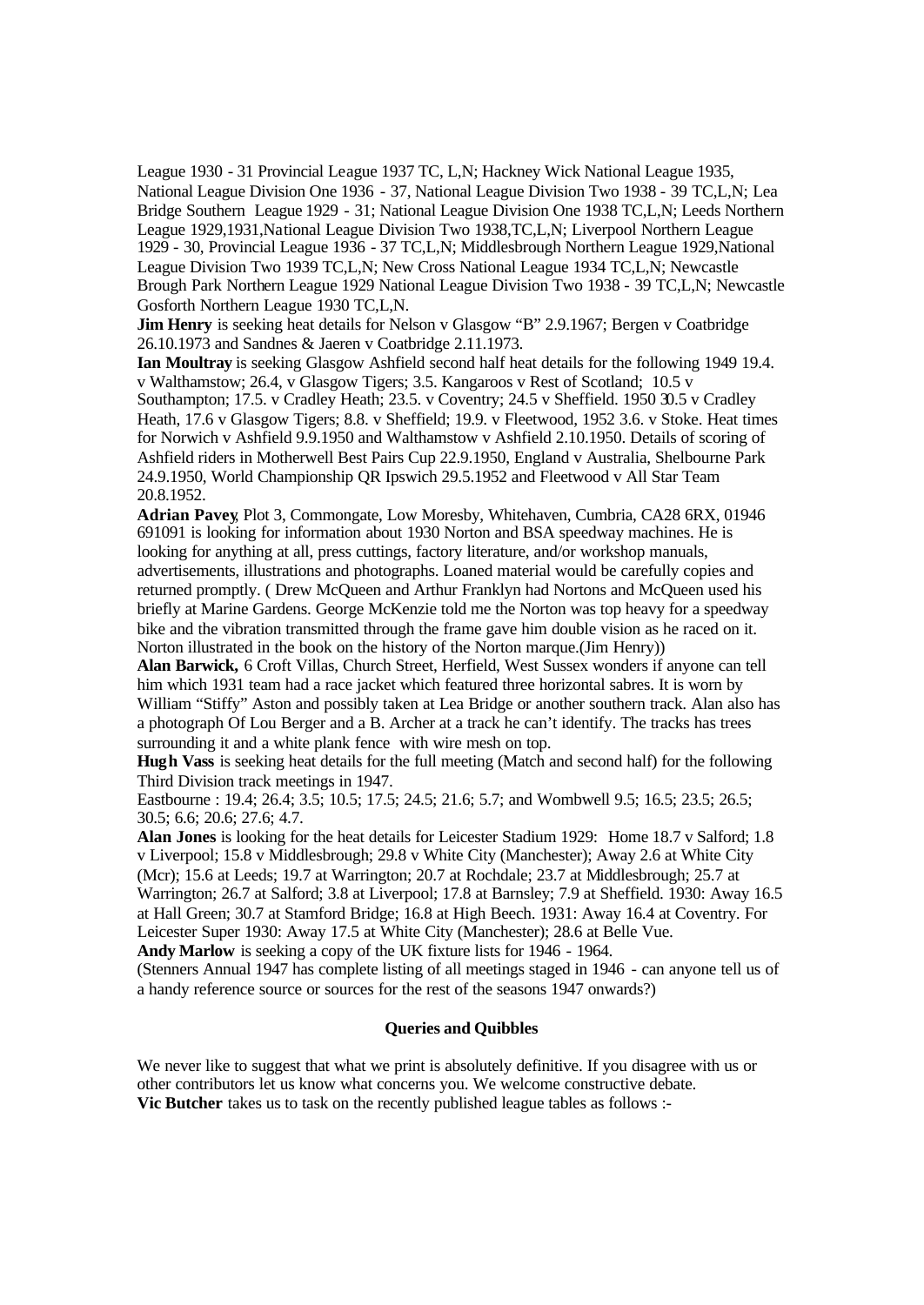1929 Southern League. Wimbledon v Southampton 26 - 37 appears under the Lea Bridge column. This change makes Southampton for 673 and 500 against. This disagrees with the published table which gives 672 - 501. Vic also thinks the Coventry v Southampton result should be 44 - 19 not 43 - 20 as shown.

1930 Southern League. The table shows Southampton For 716 Against 560 which disagrees with a table published by Maurice Jones who gives the tally a s 717 - 561.Vic thinks the Lea Bridge v Southampton score should be 24 - 30 not 23 - 30.

Vic also adds to our Roll of Honour information with Jack Eaves died 26.12.1954, Sig Schlam crashed 1.11.1930 died 2.11.1930 at the Western Cricket Association Ground, Perth, Western Australia aged 25, Jock Shead was aged 24. Keith MacKay died 1.2.1929 not 1928 as per Vol 4 No.2, Grzegory Smolinski of Gniezw crashed 12.4.1987 and died 22.4.1987 and Wieslaw Pawlak crashed 2.8.1987 and died 13.8.1987.

**Bill Lamb** takes us to task on the Tamworth race jacket colours. Bill recalls seeing Peter Orpwood at Old Meadowbank in 1949 and suggests the colours were a Red T on a yellow background and that the "T" was in an italics form viz. *T.*

Bill also recalls the 1954 decision to indicate the status of riders by the colour of the back of race jackets. Home heat leaders were to have red backs, second strings blue backs and the reserve riders were to have backs of red and blue halfs divided by a diagonal line. The away team would race with white backs, the away second strings with yellow backs and the away**Andy Marlow**  has done a statistical breakdown of the Roll of Honour. Without publishing all the data the most cheering statistic is that there is a clear overall downward trend over the decades. With regard to the riders listed as non speedway fatalities, Andy suggests that Sven Lofquist should be Fritz Lofquist and gives dates for Steve Ison (25.9.1948), Christer Lofquist (Illness Feb 1978); Jack Millen (29.4,1978); Graham Banks 4.6.1978); Mikael Krasnow (Illness 1979) Billy Saunders 23.4.1985) and Kenny Carter (27.5.1986).

#### **A Wee Man Cut Short**

Now we know that the title of this piece by **Keith Farman** probably won't make much sense but it is a Coatbridge (once home of The Monarchs and The Tigers) saying to describe a man who is short in stature. Dare we say it but it sounds better than the modern PC turn of phrase - vertically challenged. We did ask you who you thought was the smallest rider. Here we draw from Keith's article on the man he thinks was the smallest rider and, as ever, welcome any advances on Keith's facts.

Keith believes that the smallest rider was Johnny Chamberlain who was 57 inches tall 4 feet 9 inches tall (1 metre is about 39 inches) as reported in the Speedway Star in July 1953. The measurement was given by Johnny's Mother.

Johnny started at Yarmouth in 1952 and struggled a bit at first. However, by the end of the season he was scoring maximums. Johnny was one of the most spectacular riders that I have ever seen. Because of his height he was always fighting his bike. Paired with Terry Courtnell in 1952 the Chamberlain / Courtnell twosome were spectacular as Johnny held the line while Courtnell bounced along the fence. The pair parted company with their machines quite often as they learned their trade.

In 1953 the wee man progressed so well that he was capped in a Test match at Norwich. Unfortunately the glory was short lived as he collided with Ken Middleditch at Yarmouth whilst reeling in the Poole star in the last lap. Unfortunately Johnny ended up with a broken shin and missed out on the rest of the season.

After Yarmouth closed Johnny moved on to Ipswich for a few seasons before moving to his third East Anglian side, Norwich, in 1958. This helped boost his form and he rode in Test teams and World Cup Final.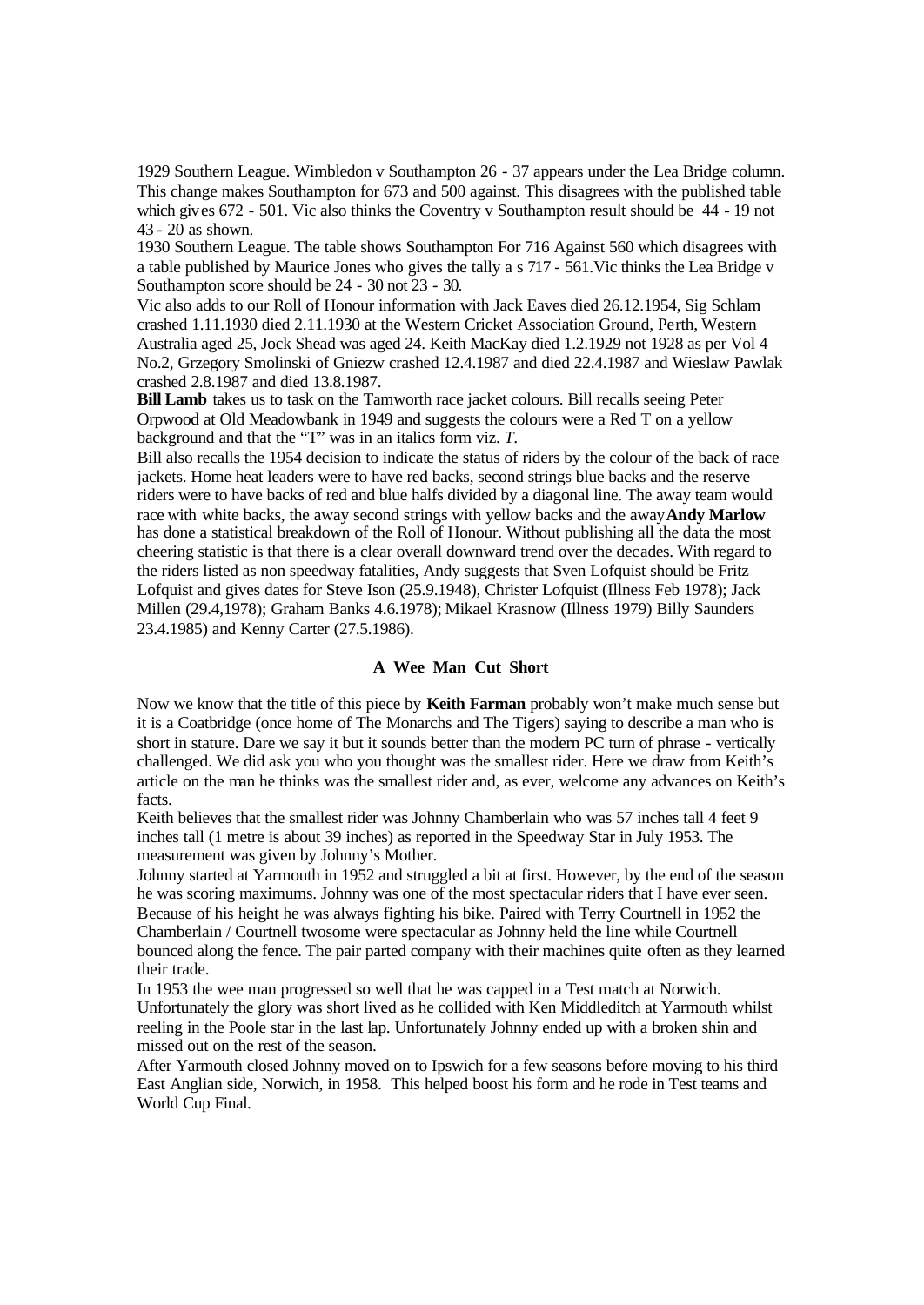Johnny's career in England came to an end on 28th August 1961 when he had a spectacular fall. Despite the tumble not looking too serious he had broken his wrist in four places. The wee Aussie returned home and, after a few events at Claremont, retired. Maybe those readers who are into rider biographies could offer any challengers.

# **Who is The Grand Old Man ?**

**Keith Farman** suggests that we could take our pick from his suggestions. Firstly Jack Parker was a very senior citizen when he turned out at Hackney in the Golden Jubilee meeting. Keith also suggests Jimmy Squibb, who at 54 was second halfing at Canterbury. Geoff Pymar was 50 at Middlesbrough in the early 1960s and Wal Morton was 52 about then.

The Editors toss in the name of Alex Gilroy who made his League debut for the Lightning Ashfield Giants at 60 as reported in the Speedway Star in August.

Yet again we throw the floor open and ask you stick to men performing in a recognised league team. If you don't make this stipulation we Editors suggest that one of our subscribers - Jim Gregory - at  $70 + \text{years}$  young is the oldest rider still competing.

# **Worth A Look ?**

On a visit to Vodka Town, Warrington to all you good sober speedway researchers out there, **Graham Fraser**, went hunting for the site of the Motordrome that featured action in 1929 and 1930. Graham managed to track it down and considers that the site has a great deal of potential for reintroducing the sport to the town. Anyone interested should contact Graham directly. Remember - if you have any suggestions for venues - pass them to us and we'll publish them.

# **Blackpool 1928**

The seaside holiday town saw a ction at two venues in 1928. The trotting track in Highfield Road and the Greyhound Stadium in St. Anne' s Road. The first venue opened on 21st April and staged a total of 10 between April and 6th October which were reported in the Blackpool and Fylde Evening Gazette. Another meeting was advertised but is not reported on.

The Greyhound Stadium opened on 11th September 1928 and ran six meetings up to 29th September.

The former venue was promoted by the Blackpool and Fylde Motor Club in conjunction with the North Manchester Motor Club. The track was a full half mile. The other venue was promoted by the British Dirt Track Racing Association.

Despite efforts speedway never returned to the seaside town and the closest it came was the nearby town of Fleetwood in the 1950s.

Thanks to **Trevor James** for this information and apologies for taking so long to publish it. **21**

# **Publications**

Tempus Publishing Limited, The Mill, Brimscombe Port, Stroud, Gloucestershire, CL5 2QG has published "Speedway in East Anglia" by Norman Jacobs. This 160 page perfect bound book is packed with interesting photographs and tells the tale of speedway at Norwich, Ipswich, Yarmouth, King's Lynn, Rayleigh, Peterborough and Mildenhall and of the many stars who graced the East Anglian shale and cinders. Cost £12.99 and details from Liz Mabley on 01453 883300. It is hoped that this toe in the water by Tempus encourages them to cover the country with similar books.

The book is of very good quality and well worth a read. (See leaflet.)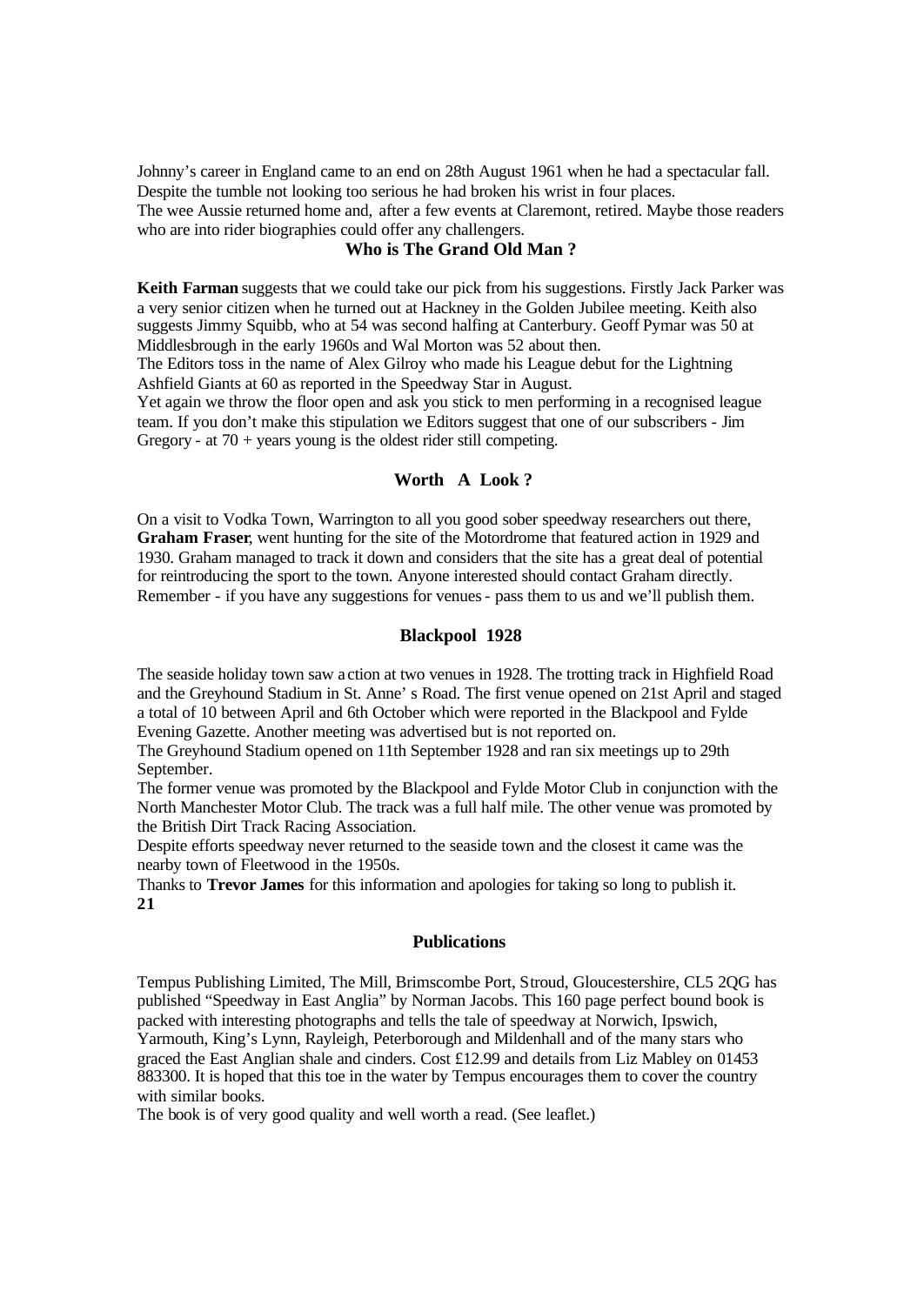**Howard Jones** second publication on defunct tracks has been issued. This one is about Paisley, the Love Street venue which lasted all of two seasons 1975 - 76 and the Paisley Lions that raced there.

Probably the most famous event was the exclusion of Tom Owen, for unfair riding, in 1976. Nothing unusual about exclusions - well Tom was excluded from the the rest of the meeting for his heat one actions which saw the two Paisley riders sitting on the track. The stadium has been redeveloped and now has squared of ends for St. Mirren F.C..

# **"The Star" Championships 1932**

**Mike Terran** adds to our knowledge about the 1932 event which was one of the main events staged at that time. The winner of the event has often been equated to the World Champion of the day. The 1932 event was won by Eric Langton of Belle Vue.

Teams and representatives were : Belle Vue -Eric Langton, Frank Varey; Clapton -Norman Parker, Jack Parker; Crystal Palace - Roy Dook, Syd Jackson; Plymouth - Joe Francis^, Tom Farndon; Plymouth - Eric Collins\*, Stamford Bridge - Frank Arthur, Wal Phillips; Wembley - Gordon Byers, Ginger Lees; West Ham -Les Wotton, Bluey Wilkinson"; Wimbledon - Vic Huxley, Dick Case. Injured riders replaced by  $\wedge$  Ron Johnson; \* Bert Spencer and "Tommy Croombs respectively.

The event was staged as a single meeting at the Empire Stadium, Wembley on 22nd September and the 18 candidates took part in an event which had a six heat, two semi finals and a final format. The heats went Ht1. Byers, Dook, Arthur; Ht2. Case N.Parker (fell), Johnson (fell); Ht3. Langton, Wotton, Jackson (retired); Ht4. Huxley, Spencer, Phillips; Ht5. J.Parker, Varey, Croombs; Ht6. Lees, Farndon, Clibbett. Semi 1. Case, Langton, J.Parker; Semi 2. Huxley, Byers, Lees (fell).

Final Langton, Huxley, Case (fell). It is assumed that Langton qualified on the basis of being the fastest second placed rider.

## **British Individual Championship 1932**

Another **Mike Terran** contribution is the details of the 1932 British Individual Championships. This was a match race format like the original Star Championship format. The main event was an eliminators or Challengers Competition to decide who would face Jack Parker in the final. Challengers Competition.

First Round: Eric Langton (Belle Vue) beat Dick Case (Wimbledon) ?\*-2 at Belle Vue, 2-0 at Wimbledon and 2-0 at Wembley. Max Grosskreutz (Belle Vue) beat Arthur Jervis (West Ham) 2- 1 at Belle Vue and 2-0 at West Ham. Frank Arthur (Stamford Bridge) beat Vic Huxley

(Wimbledon) 2-0 at Stamford Bridge, 0-2 at Wimbledon and 2-0 at Crystal Palace. Tom Farndon (Crystal Palace) beat Colin Watson 2-0 at Crystal Palace and 2-0 at Wembley. (\* can you help answer this query ?)

Second Round: Eric Langton beat Max Grosskreutz 2-0 and 0-2 at Belle Vue. (Details of the decider needed.) Frank Arthur beat Tom Farndon 1-2 at Stamford Bridge; 2-1 at Crystal Palace and 2-1 at Plymouth.

Final: Eric Langton beat Frank Arthur 2-0 at Belle Vue. The second leg was not staged and Langton won the tie by default.

British Individual Championship - Final

Eric Langton beat Jack Parker 3-0 at Belle Vue. Parker was unable to contest the second leg and lost by default.

# **Peterborough Eastfield (Old Showground)**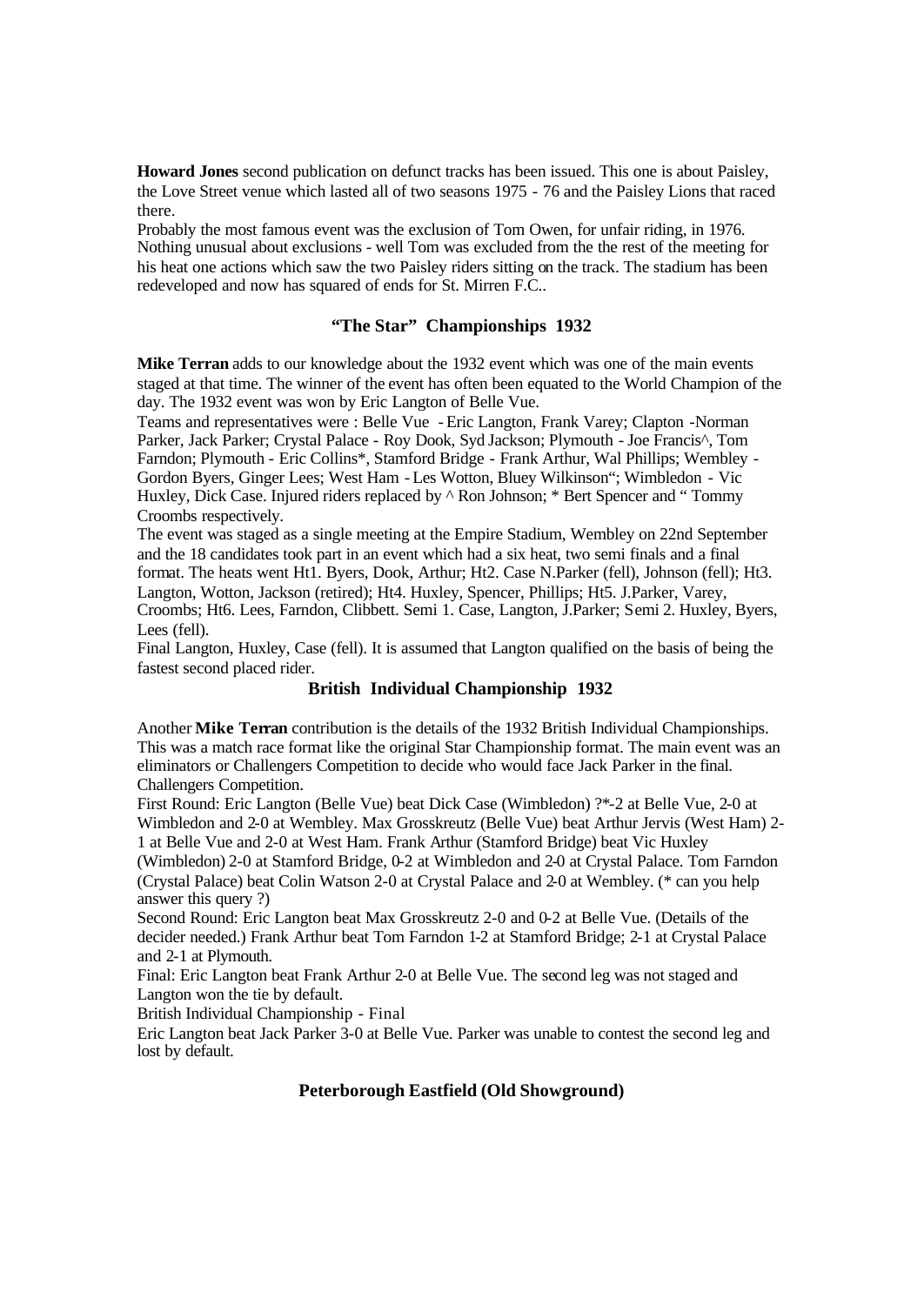**Keith Farman** has sent us a cutting from a Peterborough programme of 1989 in which a writer, a gentleman called **Mark Smith**, writing under the heading Supersleuth, tells of the Peterborough Eastfield Showground site. Meetings held under grass track rules featuring teams called Peterborough which raced teams from various places including Middlesbrough and Tamworth. The riders who appeared were all well known speedway names like Wilf Plant, Bill Kitchen and Split Waterman.

This is not the track we mentioned in Vol 3 No.2 but the one across the road.

As we often say , this is a venue worthy of some research. However, on the basis of the information in the article it is to be pigeon holed under grass track rather than speedway in the absence of more definitive information on the surface.

It is likely there are a number of venues which were to all intents and purposes a speedway or dirt track but operated as a grass track to avoid Speedway Control Board rules, such as no professional Sunday speedway racing.

#### **Who is Doing What**

**Steve Collins British Speedway Results and Scorers 1929 to date - especially prewar** 12 Ash Tree Drive, Huxley, Doncaster, South Yorkshire, DN9 2JT 01427 754138

#### **Mike Craven Fleetwood Speedway 1948 - 1952**

Appleby, 10 Station Road, Mickle Trafford, Chester, CH2 4EH 01244 300286

# **Keith Farman Yarmouth Speedway / East Anglian pre war tracks**

250 Beccles Road, Gorleston, Great Yarmouth, Norfolk, NR31 6AH 01493 668139

**Colin Greenwell Middlesbrough Speedway** 71 Skippers Lane, Normanby, Middlesbrough, Cleveland, TS6 0JE

#### **Jim Gregory Early Speedway Bikes**

Holly Lodge, 5b Roundabout Lane, Welyn, Hertfordshire, AL6 0TH 01438 714462

#### **Steven Harland History of Middlesbrough Speedway**

8 Bramley Parade, Bowesfield Lane, Stockton on Tees, TS18 3JG 01642 656803

#### **David Hartley Track details especially Leeds & early Iwade**

26 Haugh End Lane, Sowerby Bridge, West Yorkshire, HX6 3BJ 01422 829933

| <b>Deadline for items for next edition is : 1st February 2001</b><br>The Speedway Researcher is edited and published by: |                             |
|--------------------------------------------------------------------------------------------------------------------------|-----------------------------|
|                                                                                                                          |                             |
| <b>7b Bruce Street,</b>                                                                                                  | <b>90 Greenend Gardens,</b> |
| Stirling, FK8 1PD                                                                                                        | Edinburgh, EH17 7QH         |